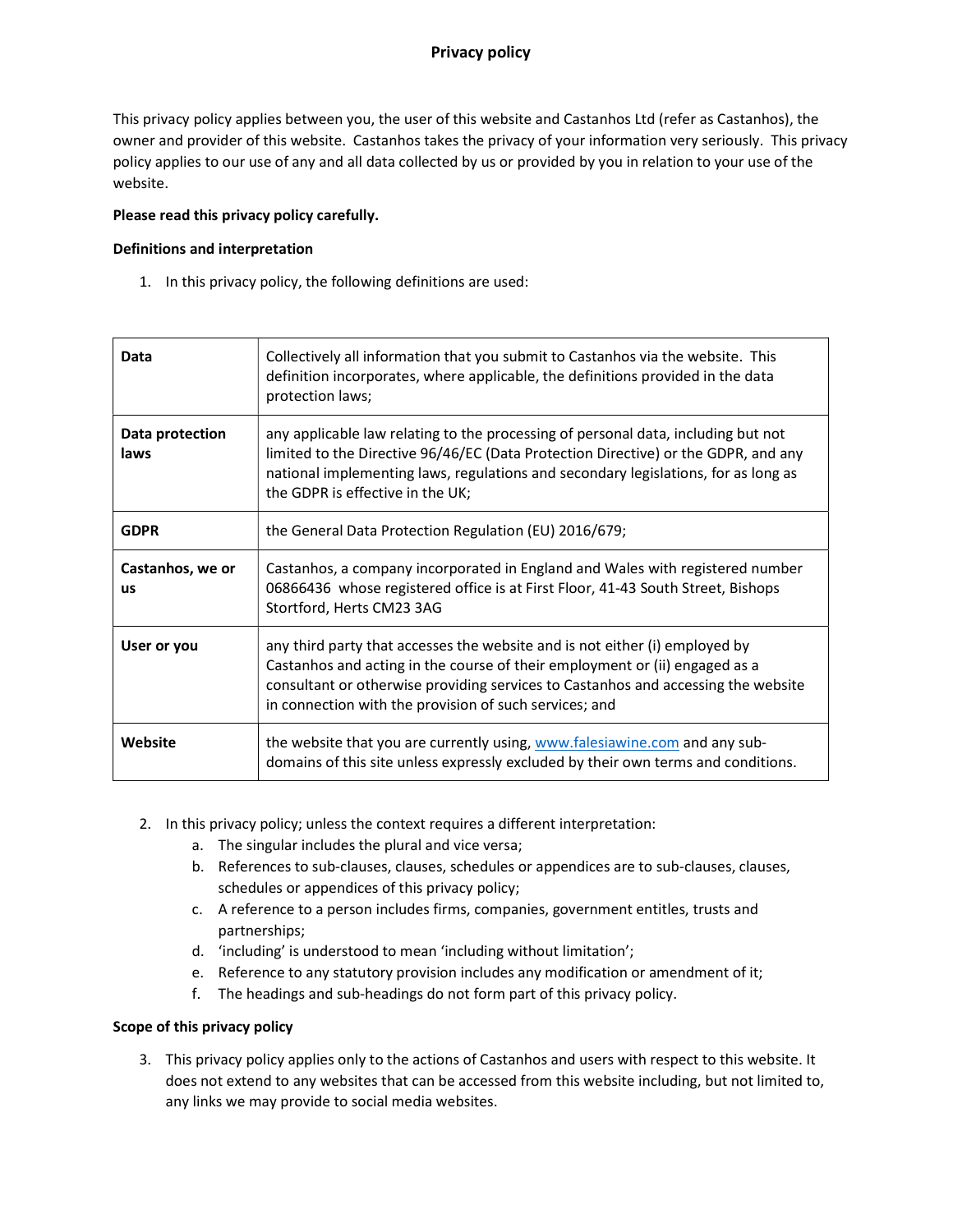4. For purposes of the applicable Data Protection Laws, Castanhos is the 'data controller'. This means that Castanhos determines the purposes for which, and the manner in which, your data is processed.

### How we collect Data

- 5. We collect Data in the following ways:
	- a. data is given to us by you; and
	- b. data is collected automatically.

### Data that is given to us by you

- 6. Castanhos will collect your Data in a number of ways, for example:
	- a. when you contact us through the website, by telephone, post, email or through any other means in each case, in accordance with this privacy policy.

### Data that is collected automatically

- 7. To the extent that you access the website, we will collect your data automatically, for example:
	- a. We automatically collect some information about your visit to the website. This information helps us to make improvements to website content and navigation and includes your IP address, the date, times and frequency with which you access the website and the way you use and interact with its content.

### Keeping Data secure

- 8. We will use technical and organisational measures to safeguard your Data, for example:
	- a. access to your account is controlled by a password and a user name that is unique to you.
	- b. we store your data on secure servers.
- 9. Technical and organisational measures include measures to deal with any suspected data breach. If you suspect any misuse or loss or unauthorised access to your data, please let us know immediately by contact us via this email address: admin@falesiawine.com.
- 10. If you want detailed information from Get Safe Online on how to protect your information and your computers and devices against fraud, identity theft, viruses and many other online problems, please visit www.getsafeonline.org. Get Safe Online is supported by HM Government and leading businesses.

#### Data retention

- 11. Unless a longer retention period is required or permitted by law, we will only hold your data on our systems for the period necessary to fulfil the purposes outlined in this privacy policy or until you request that the Data be deleted.
- 12. Even if we delete your data, it may persist on backup or archival media for legal, tax or regulatory purposes.

## Your rights

- 13. You have the following rights in relation to your Data:
	- a. Right to access the right to request (i) copies of the information we hold about you at any time, or (ii) that we modify, update or delete such information. If we provide you with access to the information we hold about you, we will not charge you for this, unless your request is "manifestly unfounded or excessive." Where we are legally permitted to do so, we may refuse your request. If we refuse your request, we will tell you the reason why.
	- b. Right to correct the right to have your Data rectified if it is inacurrate or incomplete.
	- c. Right to erase  $-$  the right to request that we delete or remove your Data from our systems.
	- d. Right to restrict our use of your Data the right to 'block' us from using your Data or limit the way in which we can use it.
	- e. Right to data portability the right to request that we move, copy or transfer your Data.